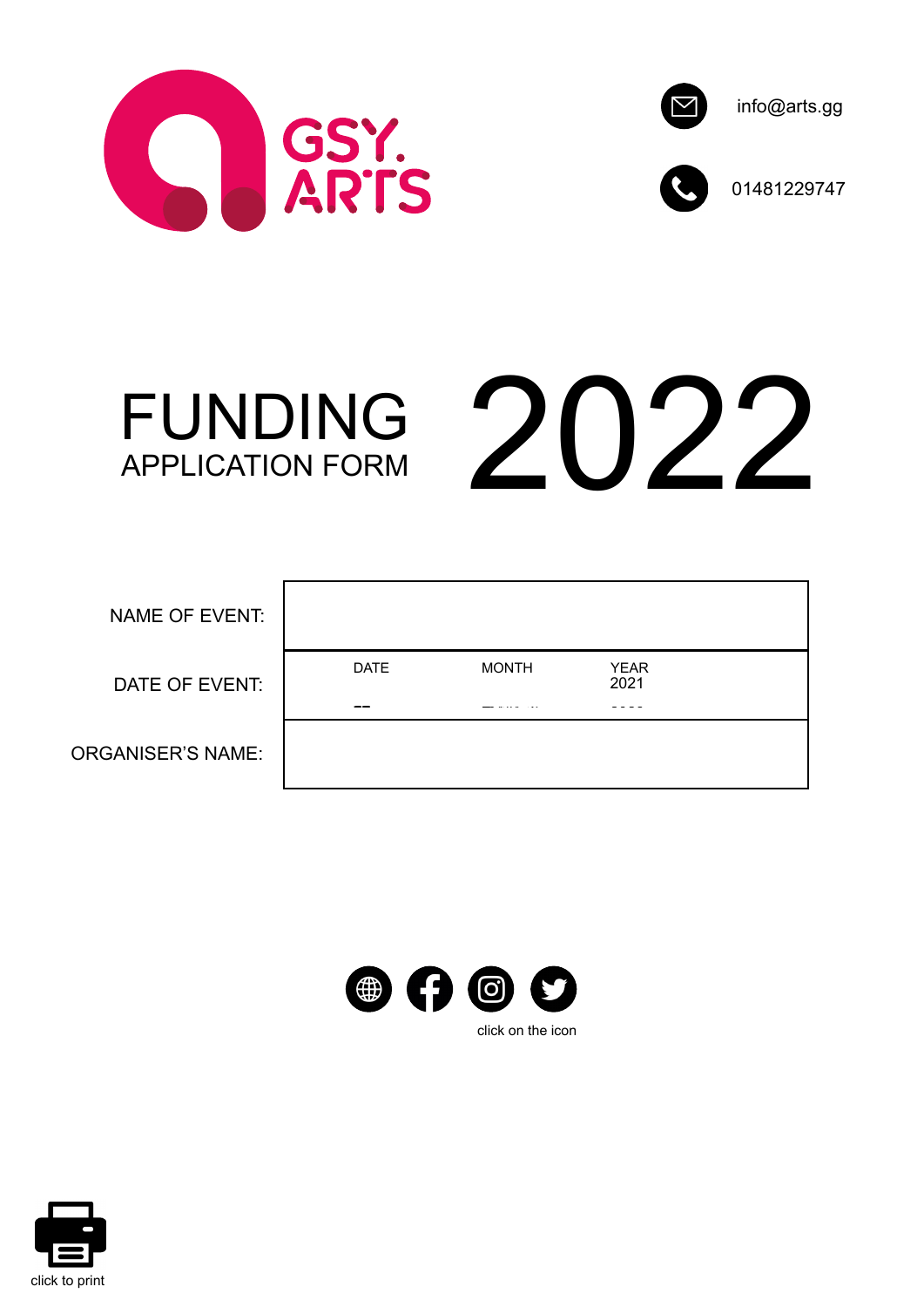# **APPLYING FOR ARTS FUNDING**

## **READ ALL INFORMATION CAREFULLY**

Before filling out this application form please read the 'Guidance Notes for Arts Funding 2021' carefully, taking particular notice of the requirements for your proposal and the time required for processing your application.

### **There are three required sections to your application for arts funding from the Guernsey Arts Commission:**

**1.** You must include an Event Proposal about the project that you are asking the Guernsey ArtsCommission to support. **We cannot process your application without it.** This proposal (no longer than 350 words) will not only offer you the opportunity to explain your project in further detail but it should also show how your project can develop, benefit and promote the arts in Guernsey. Please see the Guidance Notes for what you should include in your proposal.

**2.** A Completed Application Form outlining personal information, details on your event /project and your budget. **All pages** must be completed and if any of the questions are NOT relevant to you please write 'N/A' - please do not simply leave them blank.

**3.** An Event Evaluation Form from the previous event/project you were awarded funding for by the GAC (only applicable if you have applied to the GAC before)

There is a checklist following the declaration on the final page of this form which will remind you of all the information you will need to provide the Guernsey Arts Commission in order for the Funding Sub-Committee to assess your application.

### **Please return all completed applications to:**

**Guernsey Arts Funding Sub-Committee Candie Museum Candie Road St Peter Port Guernsey GY1 1UG**

Please note all applicants will be **informed by letter** of the outcome within the agreed time frame, as outlined in the Guidance Notes.

### **GAC Funding Sub-Committee Members:**

Alan West (Chairman) Adam Stephens Trish Grover Russ Fossey Rebecca Booth Jon Bisson Melissa Mouton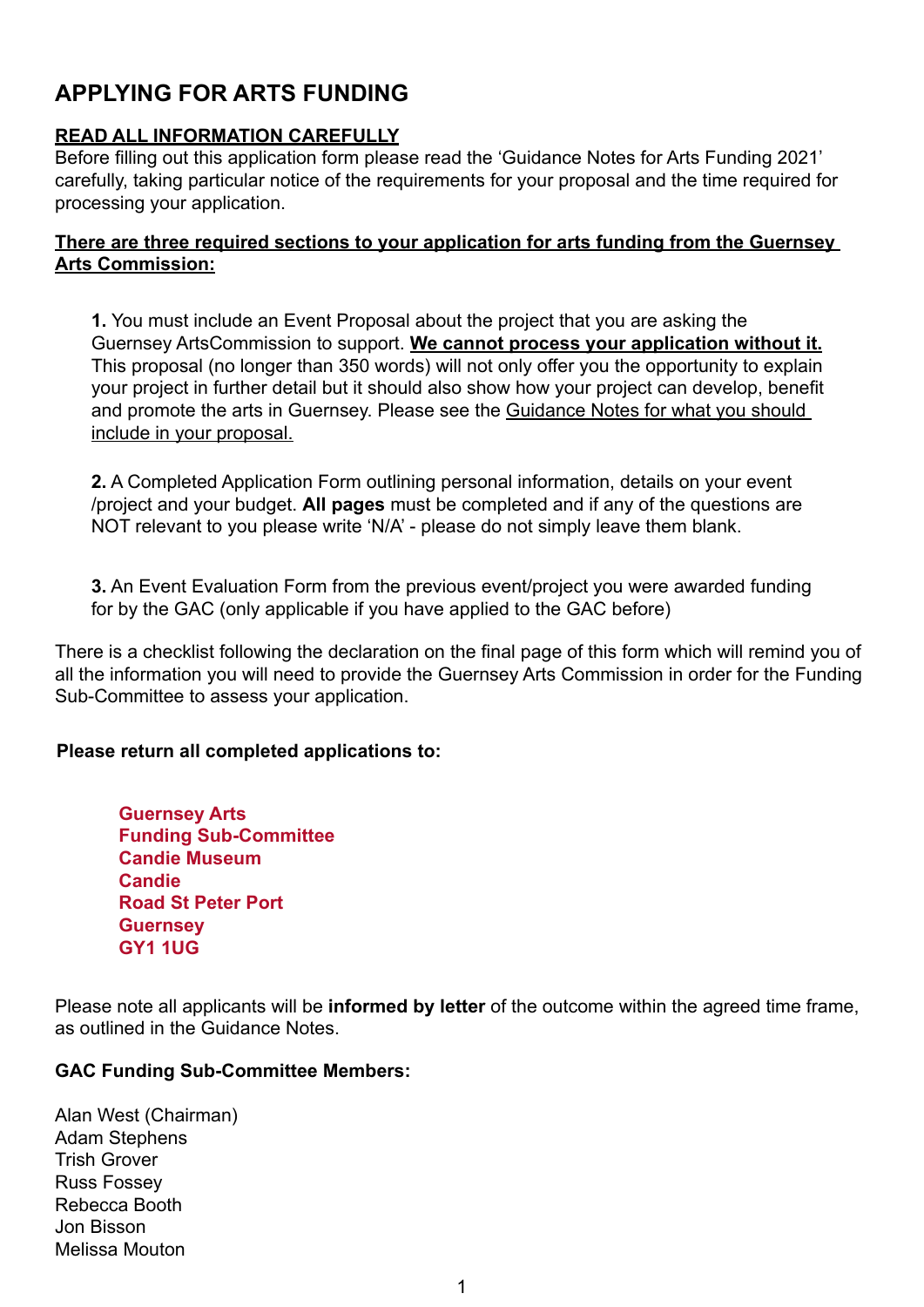#### **Contact us:**

Should you have any queries regarding the completion of this form or your proposal then please contact the office by email: info@arts.gg or telephone: (01481) 229747

#### **Please Note:**

Please note that **we do not give financial support to activities that take place less than three months after the date of the assessment meeting** at which your application will be decided. Based on feedback, this means all applicants have a clear Lead-in time for both you and us in terms of ways we can support, develop and promote your event. We endeavour to inform applicants of the decision within a week of the meeting with contracts following shortly thereafter.

If applicants are successful there are mandatory conditions set out by the Guernsey Arts Commission which if not adhered to, will affect the payment of the grant/underwrite/ sponsorship match. These conditions are laid out in a Contract between applicants and the Guernsey Arts Commission which must be **signed** and acknowledged before any payment can be processed.

#### **Your Contact Information**

Are you applying as an individual or as an organisation?

For organisations, one person will need to have the responsibility of managing the application and potential grant. Payments will only be made into the organisations or named contact's bank account.

Name: (individual or organisation name)

Full Address:

| <b>Phone Number:</b>                                                                                       | Mobile:      |  |  |
|------------------------------------------------------------------------------------------------------------|--------------|--|--|
|                                                                                                            |              |  |  |
| Email Address:                                                                                             | Web Address: |  |  |
| If you are applying as an organisation please give details for the main contact person in <b>SECTION A</b> |              |  |  |

If you are applying as an individual please go to **SECTION B**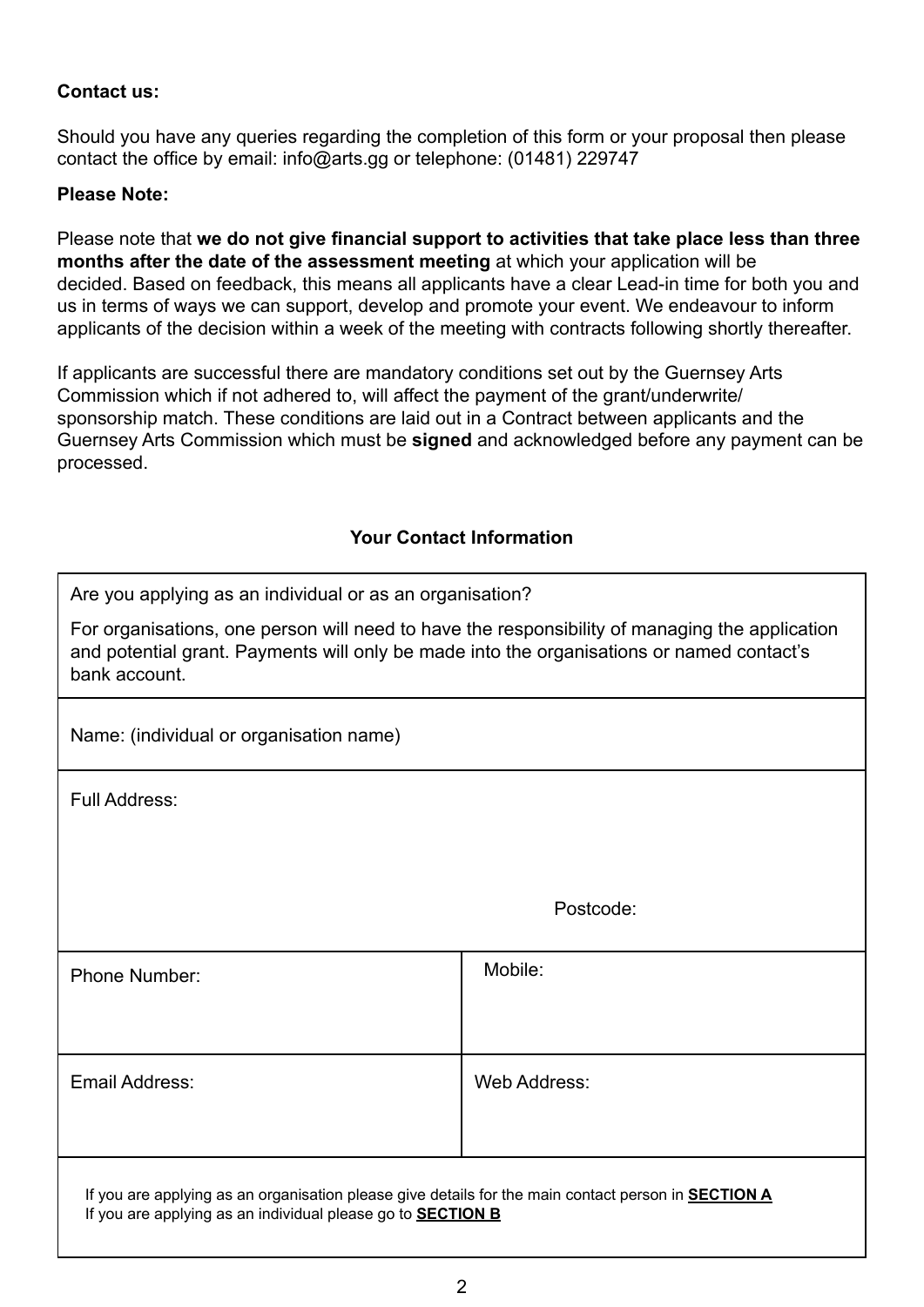**SECTION A**

| Name:                                                                                                                                                                                                                                                                                                               |                           |                                                                                                                                                                                                                                          |           |      |  |  |
|---------------------------------------------------------------------------------------------------------------------------------------------------------------------------------------------------------------------------------------------------------------------------------------------------------------------|---------------------------|------------------------------------------------------------------------------------------------------------------------------------------------------------------------------------------------------------------------------------------|-----------|------|--|--|
| Position:                                                                                                                                                                                                                                                                                                           |                           |                                                                                                                                                                                                                                          |           |      |  |  |
| <b>Phone Number:</b>                                                                                                                                                                                                                                                                                                |                           | Mobile:                                                                                                                                                                                                                                  |           |      |  |  |
|                                                                                                                                                                                                                                                                                                                     |                           |                                                                                                                                                                                                                                          |           |      |  |  |
| <b>Email Address:</b>                                                                                                                                                                                                                                                                                               |                           |                                                                                                                                                                                                                                          |           |      |  |  |
| Please describe the nature of your<br>organisation: (e.g. youth group, charitable<br>organisation, educational organisation, etc)                                                                                                                                                                                   |                           | Which of the following best describes your org.'s status?<br>Company Limited by Guarantee<br>Company Limited by Shares<br><b>Community Interest Company</b><br>Partnership<br><b>Trust or Foundation</b><br>Other (please specify below) |           |      |  |  |
| If you are a registered charity, please put your charity number here:                                                                                                                                                                                                                                               |                           |                                                                                                                                                                                                                                          |           |      |  |  |
|                                                                                                                                                                                                                                                                                                                     | <b>SECTION B</b>          |                                                                                                                                                                                                                                          |           |      |  |  |
| If you are applying as an individual artist, actor, performer, musician etc, we ask that a CV<br>showing previous experience, together with visuals/audio/film to accompany this<br>(where possible), is included with your application. Please attach as a separate sheet to the<br>back of this application form. |                           |                                                                                                                                                                                                                                          |           |      |  |  |
|                                                                                                                                                                                                                                                                                                                     | <b>Your Event/Project</b> |                                                                                                                                                                                                                                          |           |      |  |  |
| What is the name of your event/project?                                                                                                                                                                                                                                                                             |                           |                                                                                                                                                                                                                                          |           |      |  |  |
| You are required to provide a proposal outlining your event/project (350 words max).<br>Please see the Guidance Notes for what to include in your proposal.<br>Please use a separate sheet and attach it to this application form.<br>PLEASE NOTE: We cannot assess your application without your proposal.         |                           |                                                                                                                                                                                                                                          |           |      |  |  |
| Dates of event/project:                                                                                                                                                                                                                                                                                             |                           |                                                                                                                                                                                                                                          |           |      |  |  |
| Start Date:<br>2021                                                                                                                                                                                                                                                                                                 |                           |                                                                                                                                                                                                                                          | End Date: | 2021 |  |  |
| (Please note: We do not give financial support to activities that take place less than three<br>months after the date of the assessment meeting at which your application will be decided.)                                                                                                                         |                           |                                                                                                                                                                                                                                          |           |      |  |  |

I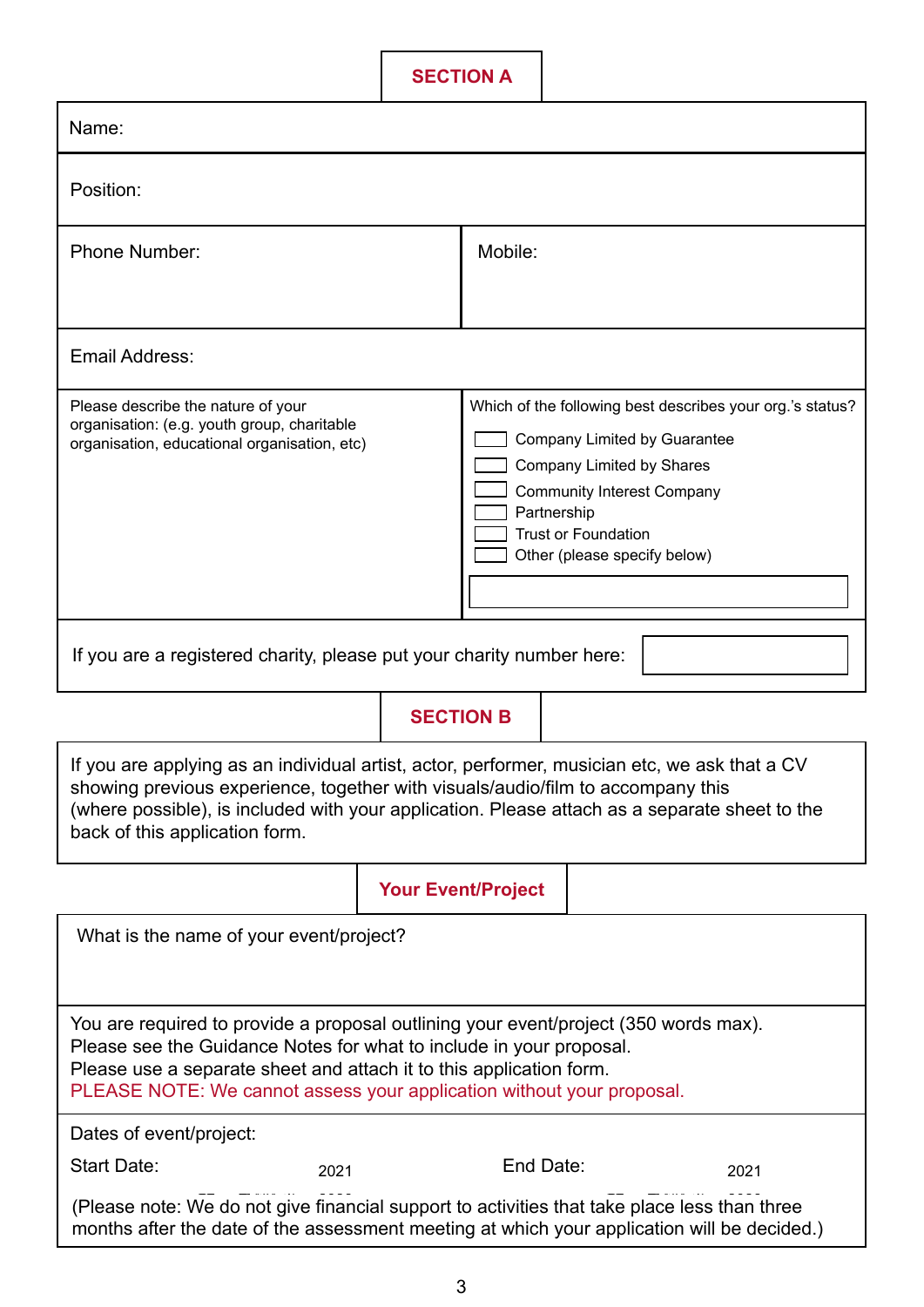| Venue(s) for event/project:                                                            |
|----------------------------------------------------------------------------------------|
| Has contact been made with this venue and has the space been confirmed?                |
| Audience<br>How many people do you estimate<br>will be involved in your event/project? |
| Participants<br>Artist(e)s                                                             |
| Who is your target audience?                                                           |
|                                                                                        |
|                                                                                        |
|                                                                                        |
|                                                                                        |
|                                                                                        |
|                                                                                        |
|                                                                                        |
|                                                                                        |
|                                                                                        |
| How are you making your event accessible to a wider audience?                          |
|                                                                                        |
|                                                                                        |
|                                                                                        |
|                                                                                        |
|                                                                                        |
|                                                                                        |
|                                                                                        |
|                                                                                        |
|                                                                                        |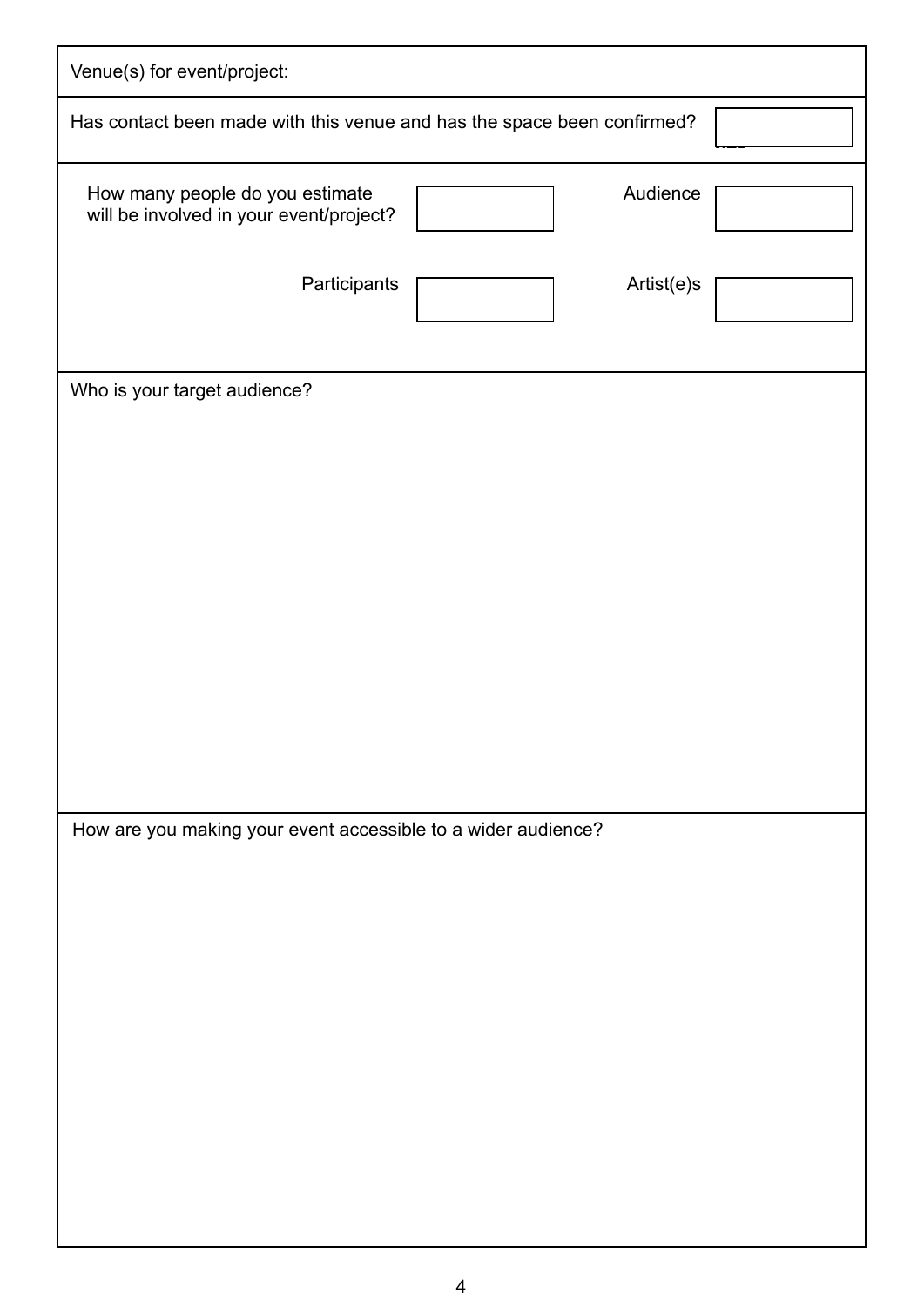#### Promotion of your event/project:

A condition of funding is that support from the Guernsey Arts Commission is acknowledged in ALL printed material and in any internet presence you may have.

On-Island:

Off-Island: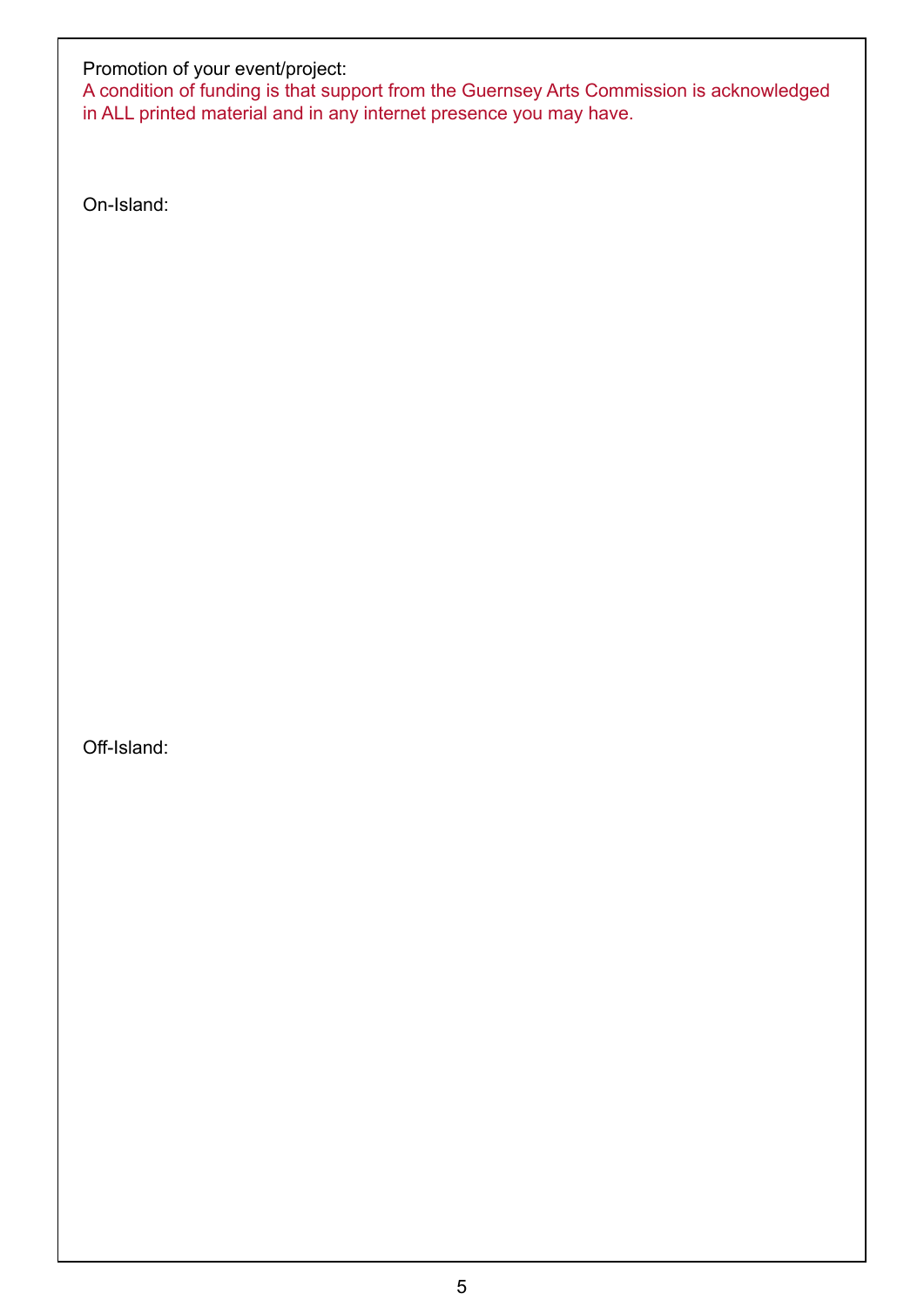| How does your event/project promote Guernsey's culture/other cultures?      |  |  |  |  |
|-----------------------------------------------------------------------------|--|--|--|--|
|                                                                             |  |  |  |  |
|                                                                             |  |  |  |  |
|                                                                             |  |  |  |  |
|                                                                             |  |  |  |  |
|                                                                             |  |  |  |  |
|                                                                             |  |  |  |  |
|                                                                             |  |  |  |  |
|                                                                             |  |  |  |  |
|                                                                             |  |  |  |  |
| Will your event/project involve working with children or vulnerable adults? |  |  |  |  |
| No<br>Yes                                                                   |  |  |  |  |
| If yes, go to SECTION C. If no, go to SECTION D                             |  |  |  |  |
|                                                                             |  |  |  |  |

# **SECTION C**

| The GAC requests that all organisations/individuals that they fund who work with children<br>or vulnerable adults must hold their own Child Protection Policy and their staff (including<br>temporary) must be Enhanced Guernsey Police Checked (NB. Police checks obtained<br>in the UK are not valid in Guernsey). Therefore please indicate which of the below best<br>describes you/ your organisation: |  |  |  |  |
|-------------------------------------------------------------------------------------------------------------------------------------------------------------------------------------------------------------------------------------------------------------------------------------------------------------------------------------------------------------------------------------------------------------|--|--|--|--|
| Hold own up-to-date Child Protection Policy                                                                                                                                                                                                                                                                                                                                                                 |  |  |  |  |
| Staff are suitably Police Checked (by your organisation in the last 3 years)                                                                                                                                                                                                                                                                                                                                |  |  |  |  |
| In the process of putting a Child Protection Policy in place                                                                                                                                                                                                                                                                                                                                                |  |  |  |  |
| Staff are in the process of being Enhanced Police Checked                                                                                                                                                                                                                                                                                                                                                   |  |  |  |  |
| Need assistance from the GAC to put these measures in place                                                                                                                                                                                                                                                                                                                                                 |  |  |  |  |

Please attach any evidence of your child protection policy or other relevant information to your application. It is <u>mandatory</u> for all organisations and individuals that we fund to have a Child Protection Policy in place. For more information please see the Guidance Notes.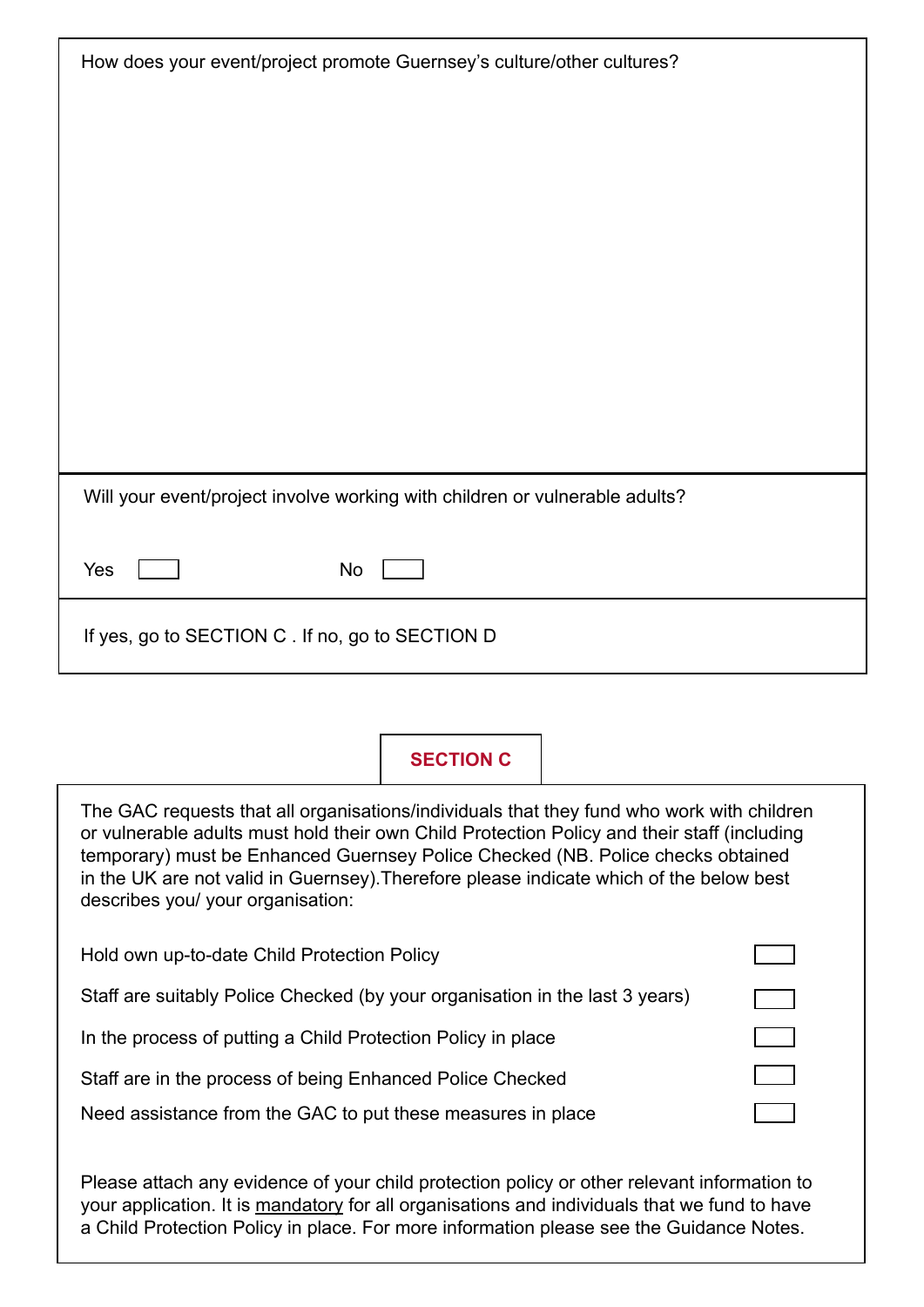# **SECTION D**

| What type of award are you requesting?                                                                                                                                                                                                    |                                                                   |                      |                                                                                                             |  |  |  |  |  |  |  |
|-------------------------------------------------------------------------------------------------------------------------------------------------------------------------------------------------------------------------------------------|-------------------------------------------------------------------|----------------------|-------------------------------------------------------------------------------------------------------------|--|--|--|--|--|--|--|
| Grant                                                                                                                                                                                                                                     |                                                                   |                      |                                                                                                             |  |  |  |  |  |  |  |
| Underwrite                                                                                                                                                                                                                                |                                                                   |                      |                                                                                                             |  |  |  |  |  |  |  |
| Sponsorship Match                                                                                                                                                                                                                         |                                                                   |                      |                                                                                                             |  |  |  |  |  |  |  |
| <b>Unsure</b>                                                                                                                                                                                                                             |                                                                   |                      |                                                                                                             |  |  |  |  |  |  |  |
|                                                                                                                                                                                                                                           | Please note the descriptions of awards are in the Guidance Notes. |                      |                                                                                                             |  |  |  |  |  |  |  |
| Have you/your organisation applied for funding from the Guernsey Arts Commission in<br>previous years ? If yes, please outline details below all previous applications made since<br>2008 indicating whether they were successful or not: |                                                                   |                      |                                                                                                             |  |  |  |  |  |  |  |
| Event/project name                                                                                                                                                                                                                        | Year                                                              | Support awarded<br>£ | Type of Support<br>(grant, underwrite or sponsorship match)                                                 |  |  |  |  |  |  |  |
|                                                                                                                                                                                                                                           |                                                                   |                      |                                                                                                             |  |  |  |  |  |  |  |
|                                                                                                                                                                                                                                           |                                                                   |                      |                                                                                                             |  |  |  |  |  |  |  |
|                                                                                                                                                                                                                                           |                                                                   |                      |                                                                                                             |  |  |  |  |  |  |  |
|                                                                                                                                                                                                                                           | .                                                                 |                      | with the contract of the contract of                                                                        |  |  |  |  |  |  |  |
|                                                                                                                                                                                                                                           | .                                                                 |                      | where the contract of the contract of                                                                       |  |  |  |  |  |  |  |
|                                                                                                                                                                                                                                           |                                                                   |                      | where the contract of the contract of                                                                       |  |  |  |  |  |  |  |
|                                                                                                                                                                                                                                           | .                                                                 |                      | $\mathcal{L}(\mathcal{L})$ , where $\mathcal{L}(\mathcal{L})$ is a subset of the $\mathcal{L}(\mathcal{L})$ |  |  |  |  |  |  |  |

GAC, along with any outstanding event evaluation forms from previous events. Failure to have completed an Event Evaluation Form for past funded events will effect your application.

**Next Page Your Budget**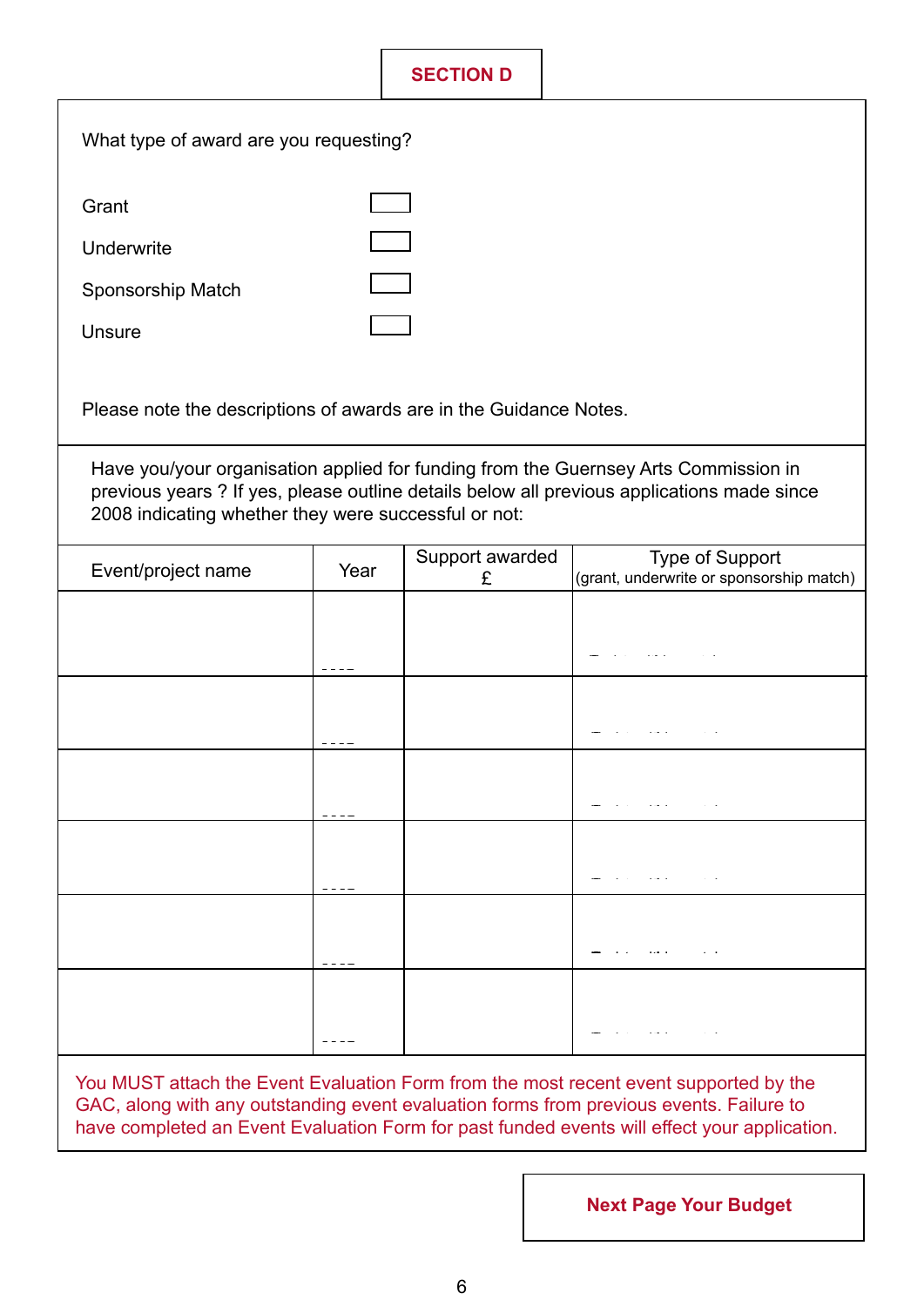# **Your Budget**

| Please complete in full giving a complete breakdown for expenditure and income, and<br>ensure you attach full accounts to the application form. For your application to be<br>considered you must provide a detailed, itemised budget. |                    |  |  |  |
|----------------------------------------------------------------------------------------------------------------------------------------------------------------------------------------------------------------------------------------|--------------------|--|--|--|
| <b>Expected Expenditure</b>                                                                                                                                                                                                            |                    |  |  |  |
| <b>Source</b>                                                                                                                                                                                                                          | <b>Amount</b><br>£ |  |  |  |
| Performer/artist(s) costs (to include travel, accommodation etc)<br>Details:                                                                                                                                                           |                    |  |  |  |
| Marketing/promotion costs:<br>Details:                                                                                                                                                                                                 |                    |  |  |  |
| Overheads (e.g. administration costs)<br>Details:                                                                                                                                                                                      |                    |  |  |  |
| Material costs (e.g. hire of equipment etc.)<br>Details:                                                                                                                                                                               |                    |  |  |  |
| Venue hire:<br>Details:                                                                                                                                                                                                                |                    |  |  |  |
| Other (e.g. hospitality)<br>Details:                                                                                                                                                                                                   |                    |  |  |  |
| <b>TOTAL EXPENDITURE</b>                                                                                                                                                                                                               |                    |  |  |  |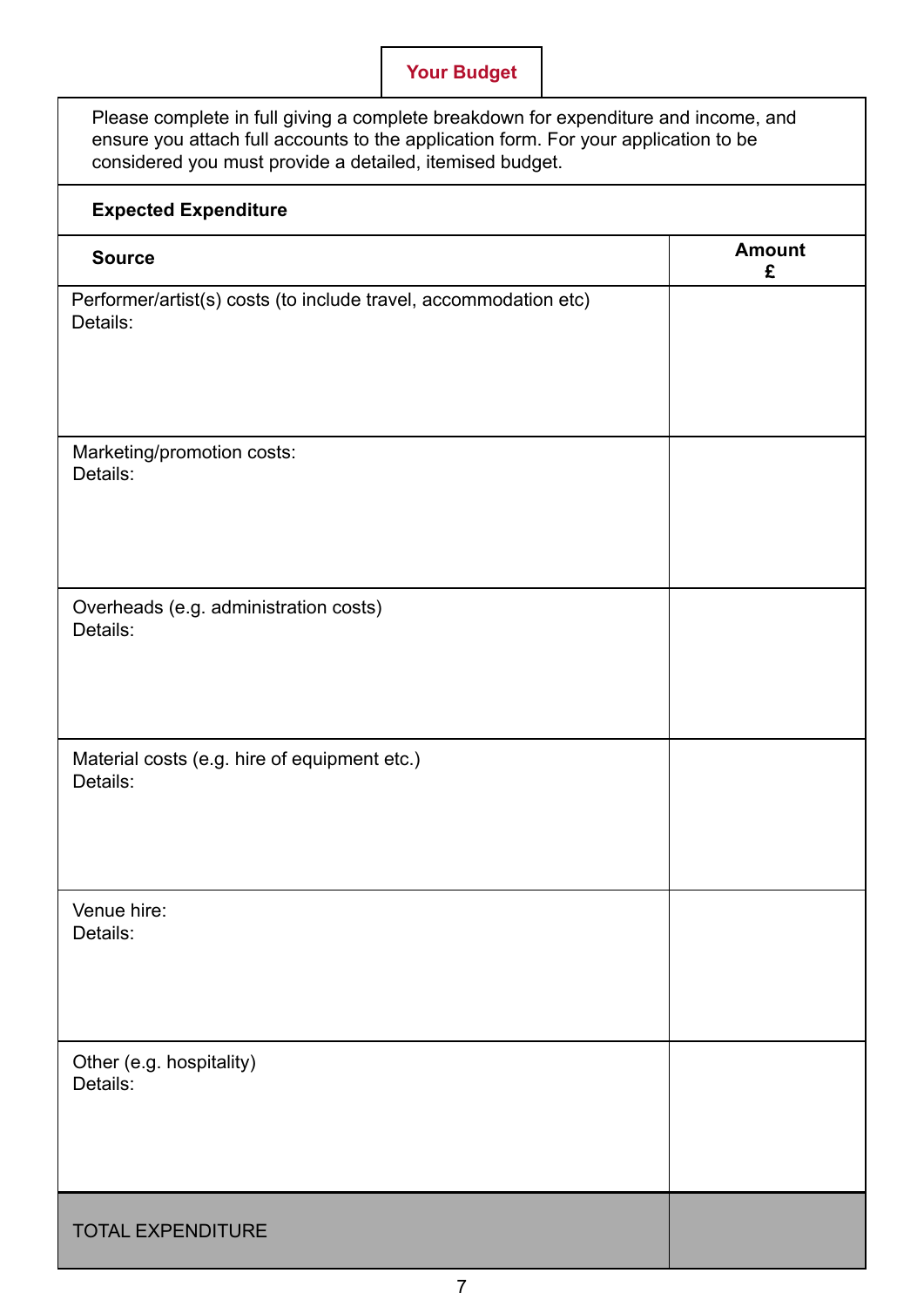| <b>Projected Income</b>                                                   |                           |  |  |  |
|---------------------------------------------------------------------------|---------------------------|--|--|--|
| <b>Source</b>                                                             | <b>Amount / Type</b><br>£ |  |  |  |
| Earned income (e.g. ticket sales)<br>Details:                             |                           |  |  |  |
| Funds raised - non-sponsorship (e.g. via fund raising events)<br>Details: |                           |  |  |  |
| Private Income (e.g. sponsors, trusts):<br>Details:                       |                           |  |  |  |
| Support in kind (list non-cash contributions):<br>Details:                |                           |  |  |  |
| <b>TOTAL EXPECTED INCOME</b>                                              |                           |  |  |  |
| <b>BALANCE DEFICIT</b>                                                    |                           |  |  |  |
| AMOUNT REQUESTED FROM THE GAC<br>(must be completed by applicant)         |                           |  |  |  |

**Next Page Declaration:**